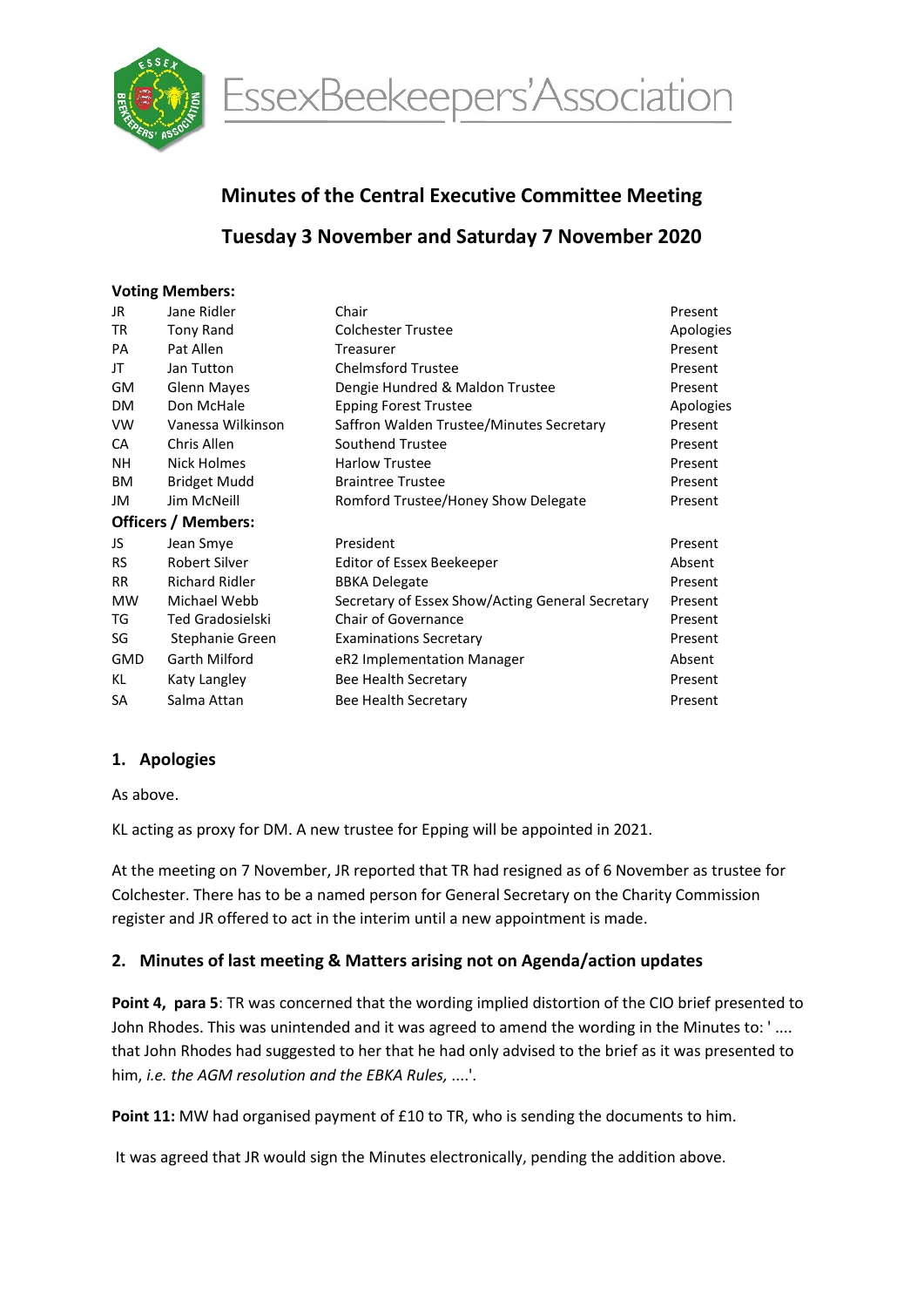#### Action updates

Point 2 (i) SG reported that the General Husbandry course was running. There were representatives from all divisions except Colchester.

Point 2 (iii) No further actions on arrangements for the Ted Hooper Lecture at the Wax Chandlers Hall.

Point 2 (iv) JR said she assumed CEC members had read their copy of the guide to Charitable Incorporated Organisations. She suggested that we were ready to organise a Zoom meeting with John Rhodes for the CIO subcommittee. Anyone interested would be welcome to attend the meeting.

#### Action: JR to contact John Rhodes about a Zoom meeting for the CIO working group.

## 3. Acknowledgement of uploading of agreed Trustees' Annual Report to CC for Minutes

JR stated that the Trustees' Annual Report had been circulated to the CEC on 25 September. It had been passed by 9 votes in favour. No response had been received from Braintree or Colchester. The report had been uploaded to the CC website on 1 October.

# 4. Treasurer's Report

PA highlighted issues raised in her report, which was circulated to the CEC ahead of the meeting.

End of year accounts closure for the end of EBKA financial year: a number of expected items have not been submitted:

- CEC meeting room hire: no invoice received for two meetings at Boreham Village Hall at the start of the year. PA to contact TR or the Hall direct.
- Website costs: NH said that domain costs were due only every 2 years.
- Officers expenses : KL will send invoices for Bee Health claims.
- Editor: does not claim honorarium, neither does the Webmaster.

# Action: PA to contact TR or Boreham Village Hall re invoices for CEC meetings. Action: KL to send invoices for Bee Health to PA.

National Honey Show (NHS): This was virtual and free to 'attendees' this year. The talks are still online. The NHS is asking for donations towards costs. PA proposed that EBKA makes a contribution, either the equivalent of the normal prize monies for the Essex classes, etc, or alternatively a contribution based on the number of members, e.g. about £1 per member, totalling £1000. Giving money to the NHS would be in line with our charitable objectives

# PA proposed that 'EBKA makes a £1000 contribution to the costs of staging the NHS'.

#### Vote: 9 For; 2 Abstain; ACCEPTED

Gift Aid: Current EBKA protocol states that members should sign a statement to confirm that they are a UK income tax payer and wish EBKA to claim Gift Aid on their subscription. Membership renewal for 2021 will use the eR2 online renewal facility, which has only a tick box for Gift Aid. PA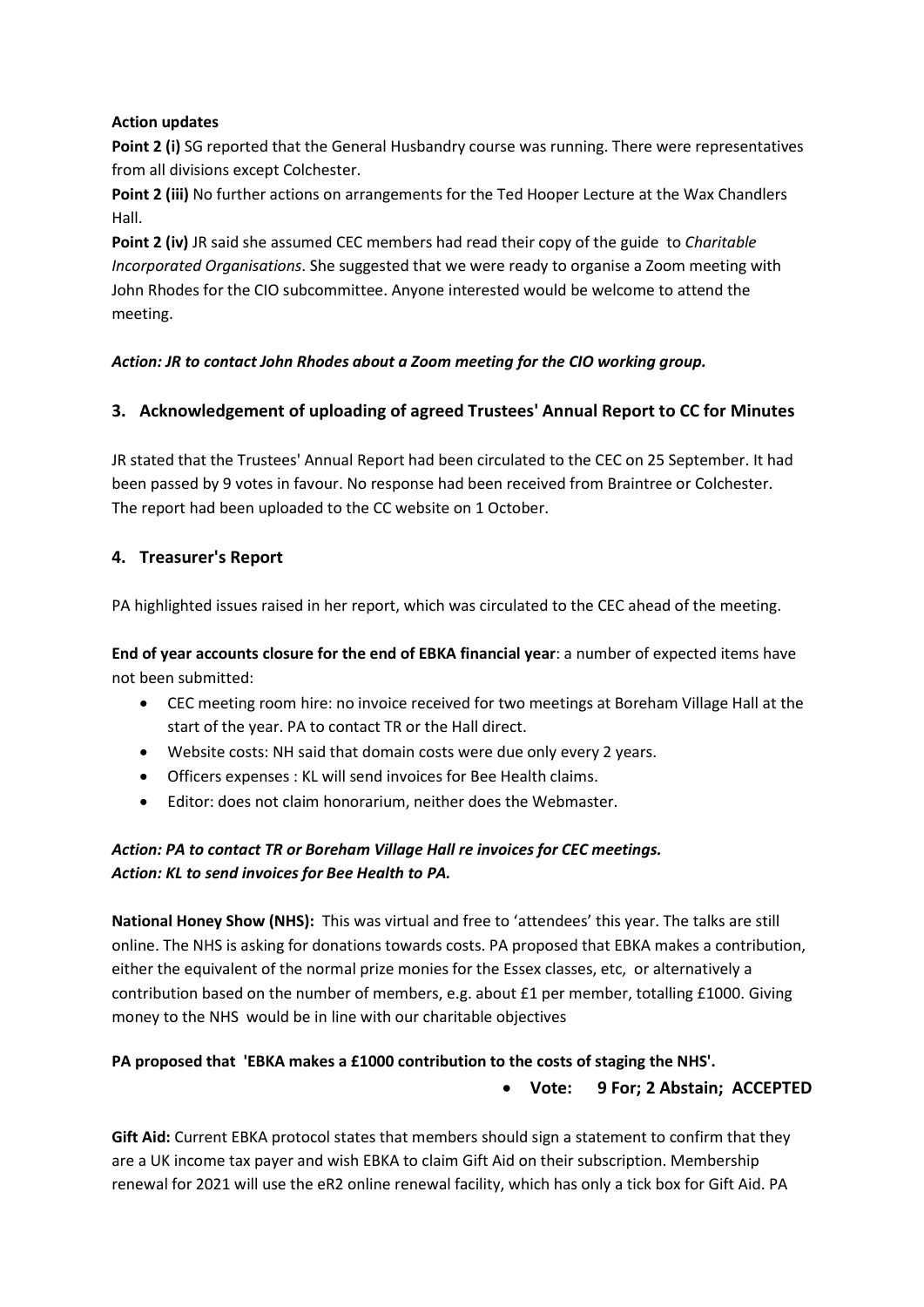asked Trustees for confirmation that ticking a box was sufficient. As this is widely accepted on websites such as Just Giving, it was agreed that this was acceptable.

In view of this decision, Gift Aid Guidance for Treasurers, which will be in the Appendix of the Trustee Handbook, needs to be amended. The text also needs to state that the Gift Aid list will be generated from eR2.

#### Action: PA to update Gift Aid Guidance for Treasurers.

Treasurer's timetable: PA will update this once the role of EBKA Membership Secretary has been clarified and agreed.

Accounts Layout: PA had circulated a new layout for the CEC and Divisional receipts and payments accounts spreadsheets. Divisional Treasurers had confirmed they could work with this layout. There was unanimous agreement that this layout could be used for 2021.

## 5. Governance Subcommittee

## a. Proposition of CA to be elected as second trustee appointment to GSC

 Proposed: JR; Seconded: VW. The vote was carried unanimously and TG welcomed CA to the subcommittee.

#### b. Annual Review of Policies: Health & Safety and Privacy Policy

Health & Safety: The H&S Policy, together with the Accident Report Form and Apiary Risk Assessment Form were unanimously approved.

Privacy Policy: In a discussion of Data Breaches (section 8), JT pointed out that EBKA has 'decided to allow' BBKA to update its members' details on eR2 for the purposes of supplying the BBKA Magazine. Apparently this is useful to some Divisional Membership Secretaries. As Trustees are responsible for any data breaches, JT's view is that they should positively agree to this, rather than use the set system default. NH agreed that as members' details are EBKA data, BBKA should only have access to limited information, e.g. not addresses, and it was suggested that Divisional Membership Secretaries should be asked if the BBKA system default on eR2 is useful. PA said that, because the BBKA Office could access and amend EBKA records, it had been able to help her close the Spring Return.

In the same section, NH asked that the sentence: 'Data breaches involving the website should be reported to the Webmaster' be reworded to ' Data breaches involving the website should be reported to the Webmaster who should pass the information to the Membership Secretary'.

#### Action: VW to update the Data Breaches section in the Privacy Policy re NH's request.

KL was concerned that GDPR was not part of the Privacy Policy. There was no clause about dealing with Data Requests. It was suggested that this clause could be added to the current Privacy Policy as an additional section. MW recommended that it should be added as a separate Addendum instead.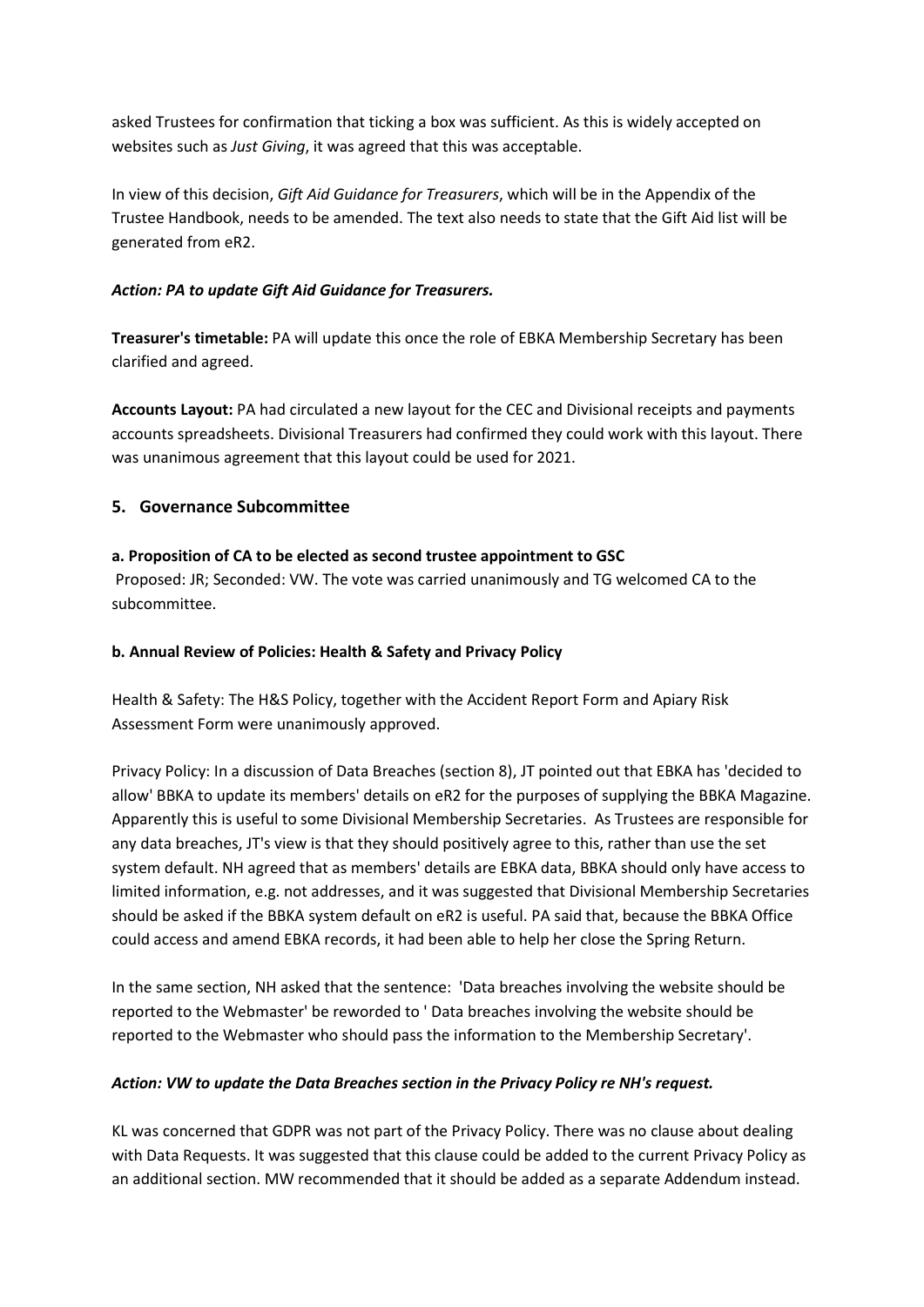MW proposed that the Privacy Policy be accepted as it is, with an Addendum added separately on handling Data Requests. This was agreed unanimously.

# Action: Section on Data Requests to be agreed by Governance Subcommittee and added to the Privacy Policy as an Addendum.

VW explained that, although a Nominated Data Protection Officer (nDPO) had been appointed in the spring, the Governance Subcommittee suggested it would be more appropriate for data protection to be the responsibility of an EBKA Membership Secretary. The final responsibility rests with all trustees. In a recent phone call, Leigh Sidaway at BBKA had explained that, as long as all EBKA divisions are using eR2, which is fully compliant with GDPR regulations, then data protection could be part of such a role. The appointed person must know, for example, what to do if there is a data access request, keep abreast of new developments, and foster good practice for data protection within the divisions. [see discussion below under Trustee Handbook 3.1.10 EBKA Membership Secretary]

#### c. Trustee Handbook

VW thanked those who had made comments on the final draft of the Trustees Handbook. Amendments would be made and the Appendices collated.

A number of sections were discussed:

#### 3.1.10 EBKA Membership Secretary

JT had proposed a new role description for Membership Secretary to reflect the use of eR2 to be included in the Handbook. In addition, the Governance Subcommittee had added the recommendation that the Membership Secretary should be the person responsible for data protection in EBKA.

The new role description was accepted, although JR questioned the need for the Secretary to be 'ex officio on subcommittees'. However, it is an important role. She suggested the person should be a trustee: a new trustee or an existing trustee? JR's view was that we have sufficient trustees on the CEC to take on the role. It was agreed to go forward with the new role description on this basis.

#### 3.1 Posts and Job Descriptions

A list of current CEC post holders can be found on the EBKA website - for discussion by CEC.

VW suggested that the list of CEC post holders should appear on the EBKA website in the format: Post; Name; ebka email address, e.g. Chair; Jane Ridler; chair@ebka.org

This was agreed and MW offered to send NH an up to date list of names and roles.

Action: MW to send NH up to date list of names and roles of CEC postholders and NH to add these with the ebka email addresses to the website.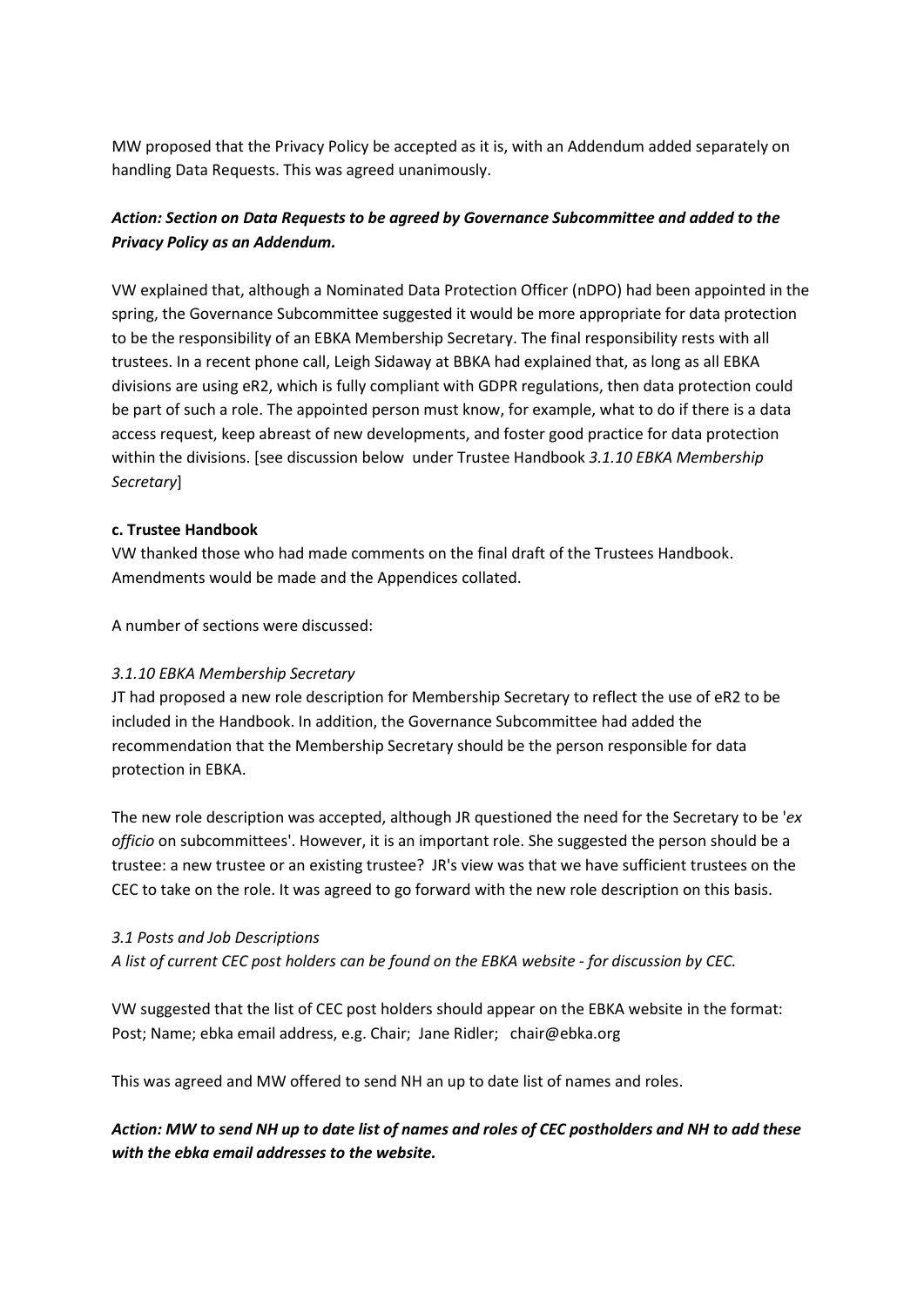2.3 Accounting

A line in this section says: EBKA is a shareholder in Bee Diseases Insurance Ltd, holding a £1 share.

JS pointed out that this should read: Each Division is a Shareholder in Bee Diseases Insurance Ltd, each holding a £1 share.

PA had contacted Martin Smith (BDI) to confirm that this was the case.

CA pointed out that he is currently a nominee for BDI Ltd.

EBKA is a shareholder in BeeCraft Ltd...: MW said he was still waiting for BeeCraft paperwork.

-------------------------------------------------------------------------------------------------------------------------------

The Meeting continued on Saturday 7 November: NH, TG, SA and SG were absent with apologies.

-------------------------------------------------------------------------------------------------------------------------------

#### 3.1.1. Chair of the Central Executive Committee

JS suggested that the statement: The Chair.... Be a spokesperson for the EBKA should be amended to: The role of the CEC Chair is to be the spokesperson for the EBKA Trustees and the EBKA CEC on topics to be agreed by the Trustees. Other representatives may be appointed by the Trustees as required, appropriate to the occasion.

JR argued against the restrictive terms of the wording and PA suggested that the simpler text stay as it is, with possible review when EBKA changes its status to CIO.

It was agreed that the wording in the draft would stay as is.

It was suggested by PA and agreed that the phrase that is included under Chair's responsibilities: in cooperation with the other Trustees... should be added to the responsibilities of the General Treasurer and General Secretary.

#### 9. Annual Conference

JS proposed that this sentence: The EBKA President and quest should receive complimentary tickets. should be removed from the Handbook. Any such costs should not be at the expense of the division. This was agreed.

# 3.1.9 and 6.1 PA pointed out that Trustee Handbook uses FERA - this should be corrected to APHA.

#### Action: VW to make amendments to the Trustee Handbook and collate the appendices.

#### 6. Propositions for the EGM - updating EBKA Rules

MW had been in touch with Writtle College about holding the EBKA AGM on Saturday 20 March.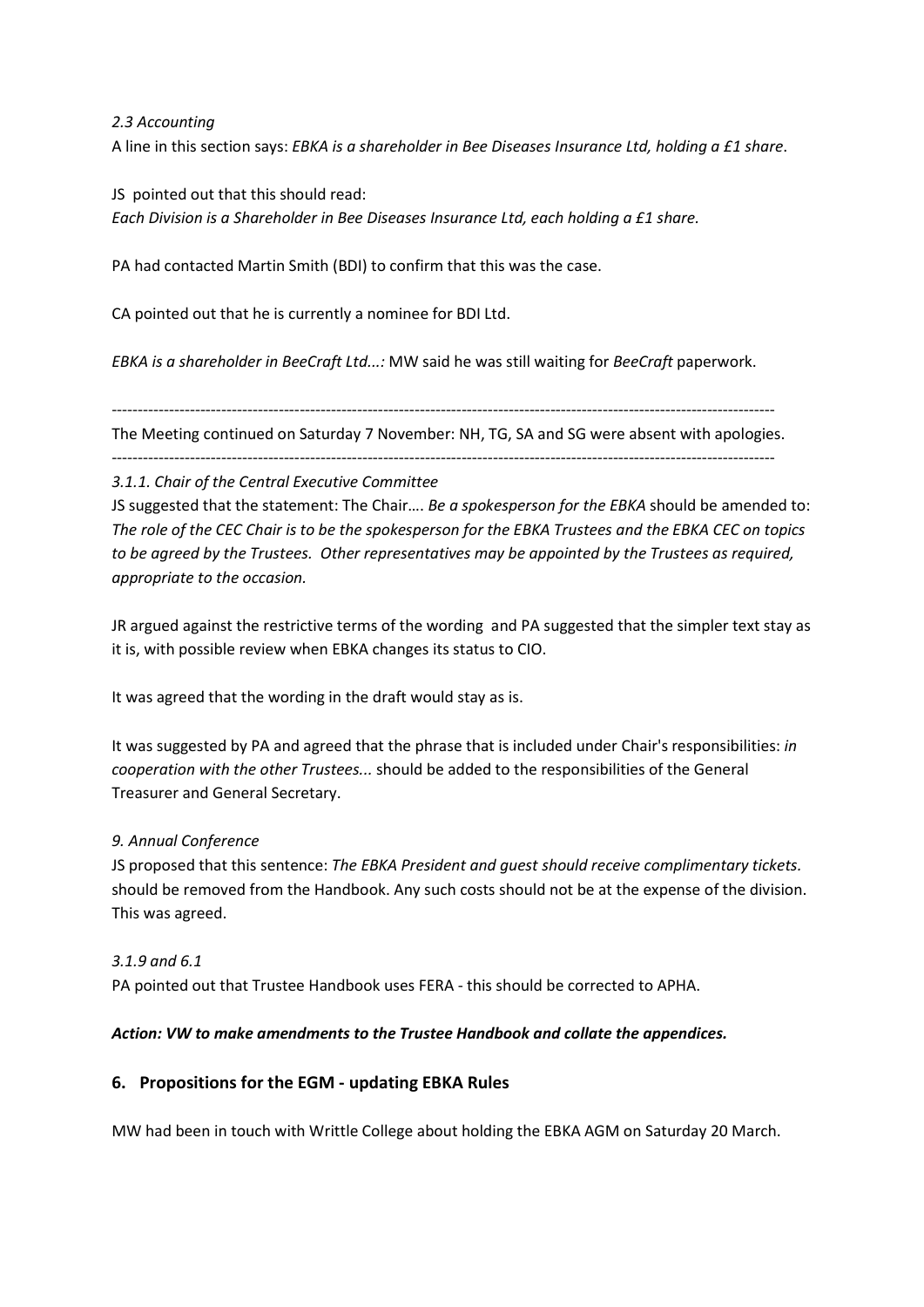MW explained the proposed changes to the Rules, which he had circulated in a document Proposed changes to the Rules of the Essex Beekeepers' Association to update/amend the current version amended at the EGM January 2016. In order to ratify the amended Rules, it would be necessary to have an EGM. Members must be given 28 days' notice. The EGM could take place immediately before the next CEC meeting in January. He would ask NH to advertise it on the website, encourage Divisional Secretaries to inform their members, and organise a notice in the Essex Beekeeper.

The updated Rules would be dated 2021 and lodged with the Charity Commission. It was important to have a correct version of the Rules in advance of EBKA becoming a CIO.

#### Action: MW to organise an EGM, and associated notice to members.

# 7. BBKA ADM. Trustee considerations for propositions

As the motions for the BBKA ADM have not been received yet, RR will circulate them to the CEC and invite comments, as soon as they are available.

# Action: RR to circulate motions for BBKA ADM to CEC for comment.

# 8. Divisional AGMs on Zoom

JR said that there is every expectation that upcoming divisional AGMs will be held on Zoom. According to the Treasurer's Timetable, there should be a provisional version of accounts sent to the General Treasurer in advance of divisional AGMs.

MW enquired about an accounts examiner for 2021. RR recommended the person who examined last year's accounts.

# 9. EBKA AGM. Date, Notice, Nominations for posts, Propositions for CEC, Speaker

Nominations for posts: JR said she had approached VW about becoming General Secretary although there was some concern about the CEC becoming too top-heavy with people from Saffron Walden division. There was no objection to this, so VW will think about it.

JT will Chair the EGM as well as the AGM as Presiding Officer from Chelmsford Division.

Proposals for a speaker for the AGM were discussed. As Giles Budge has been approached to give the Ted Hooper Lecture, it would be preferable to choose a topic other than disease. PA said her husband might be able to give a presentation on solitary bees, as he is a volunteer for the Essex Wildlife Trust.

PA pointed out that the General Secretary should take the AGM Minutes.

# 10. Questions arising from Divisional Reports & Secretaries Reports

KL reported that a number of members had booked tickets for the Ted Hooper Lecture, which was cancelled this year because of Covid-19. They had paid £8 on Eventbrite. However, Eventbrite charge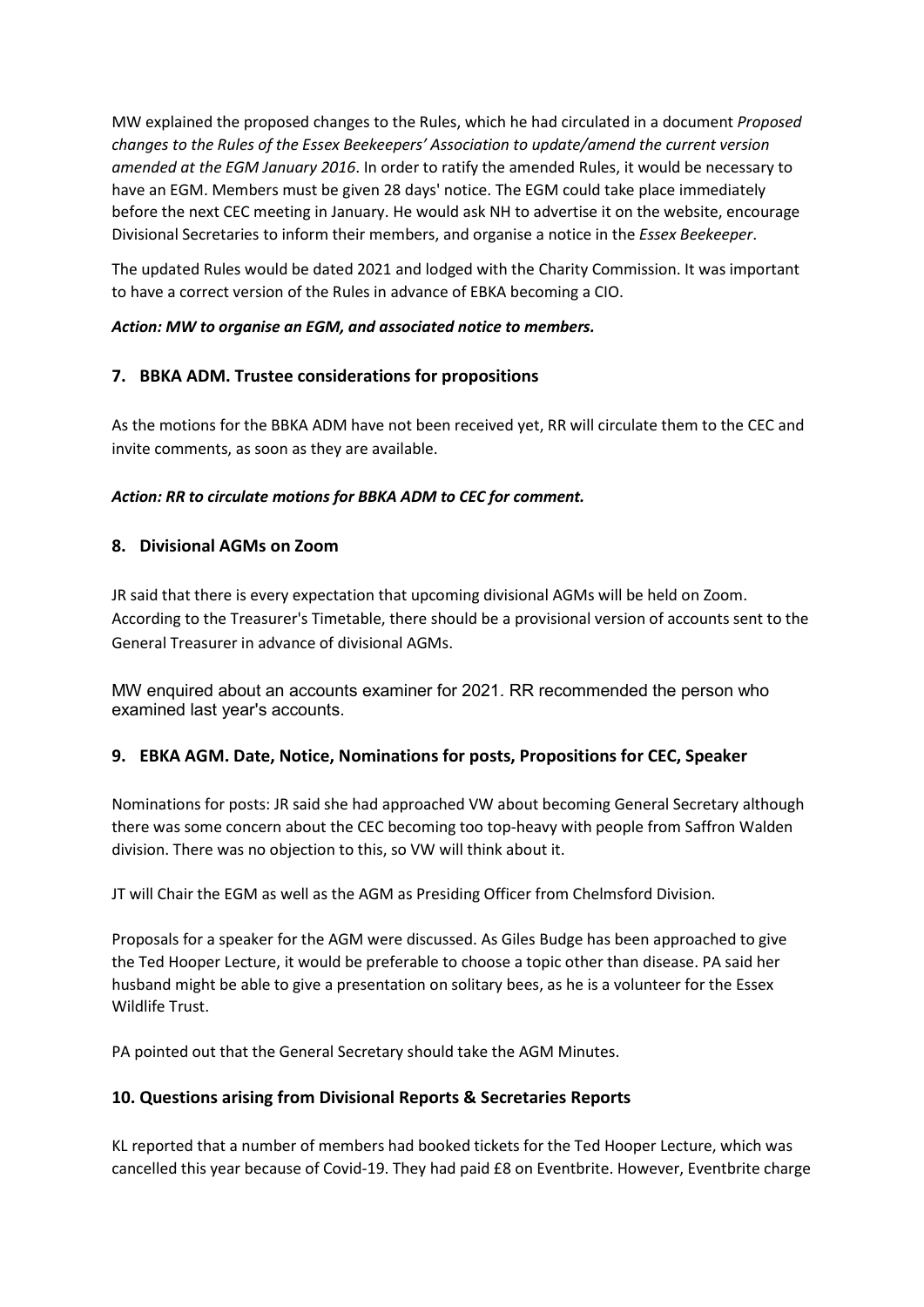a booking fee, so only a partial refund of £6-75 would be available. BM suggested that members should receive a full refund with the outstanding difference (approx £70) paid out of county funds. This was agreed unanimously.

JT said that Chelmsford had booked the last Saturday in October 2021 for the Annual Conference. The division will reconvene its conference subcommittee in March to discuss arrangements and possible changes to the programme. KL asked if the conference could be live-streamed in case there was still anxiety about Covid in the autumn, but JR and RR thought this might be difficult to achieve having experienced the complexity of moderating at the NHS.

Harlow and Epping were reminded to submit their Divisional Reports for the next meeting.

# 11. Correspondence

Ian Nichols had contacted EBKA about the DEFRA Healthy Bees Plan, which has now been published and is available on BeeBase.

Paras Shah had noted that there was a difference between Gift Aid amounts on eR2 and his own records for Epping. JT explained that when eR2 was set up initially, certain payments had not been identified as eligible for Gift Aid. This was the case for payments made between December 2019 and early January 2020. Therefore these payments do not appear on the eR2 Gift Aid Report. The problem had been corrected for payments going forward.

JT has talked to Martin Smith about the Gift Aid issue but he was concerned about accepting manual spreadsheets. PA said she was concerned about Gift Aid returns from eR2 not being correct, and the alternative of making a Gift Aid claim to HMRC that did not match Gift Aid returns from eR2. It was agreed that, as long as the Gift Aid claim matched the Divisional Treasurers' records, then it was legitimate to make a claim that did not match eR2.

# 12. Dates (& Venue) for 2021 CEC meetings

MW will circulate future dates: meetings will be on the first Tuesday of the relevant month. He asked about a suitable venue. It is envisaged that meetings would take place on Zoom at least during the first few months of next year.

# Action: MW to circulate future dates for CEC meetings

# 13. AOB

VW raised the question of whether there should be an across the board data protection statement included in membership renewals on eR2. No conclusion was reached and it was agreed that she would discuss the possibility with JT and refer to the Governance SubCommittee. Some divisions are still using paper forms.

#### Action: VW to discuss with JT and GSC about data protection statement for eR2.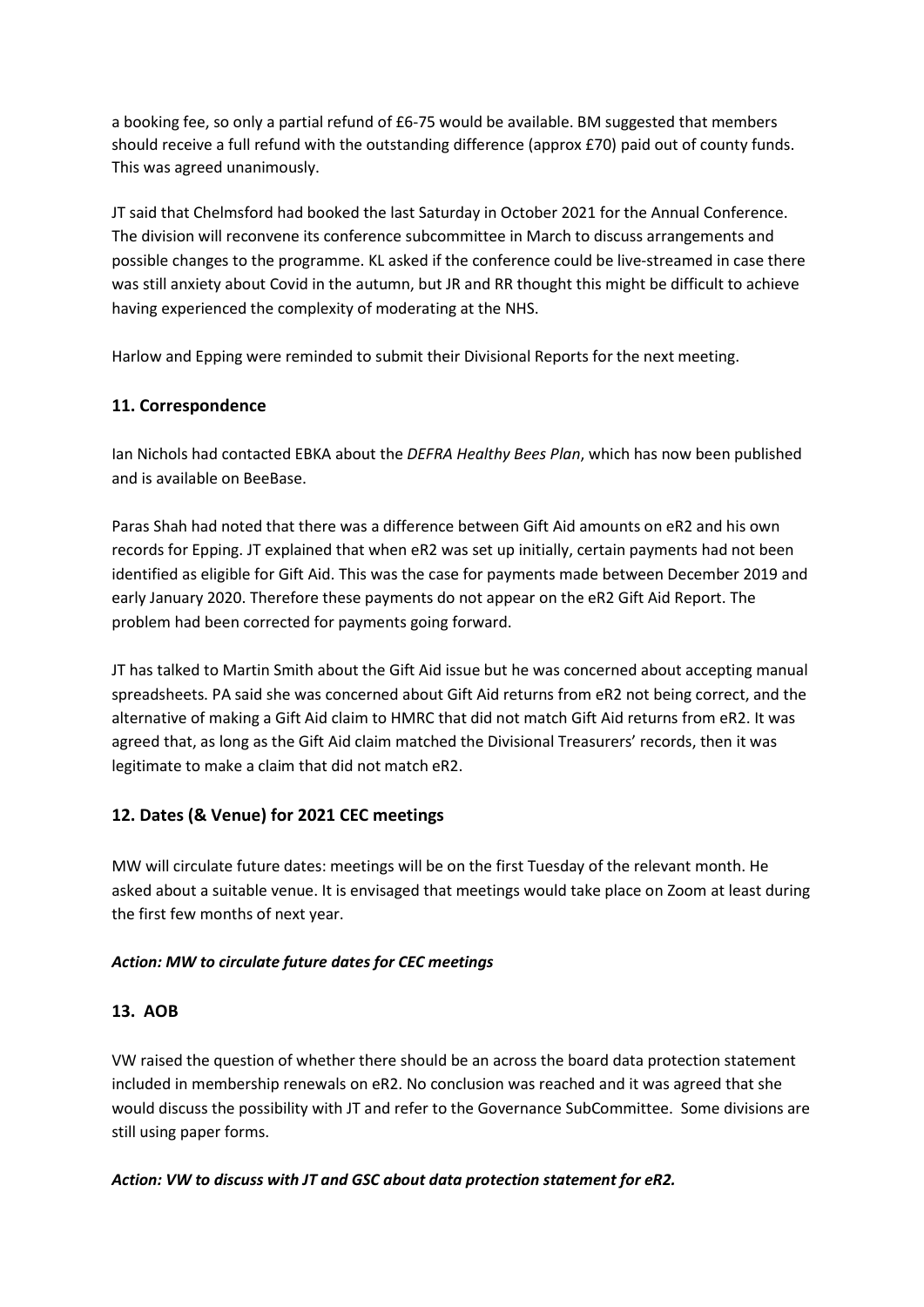# NEXT MEETING – Tuesday 5 January at 7.30 pm via Zoom

| Point<br>number | <b>Action</b><br>date | Owner                               | <b>Action</b>                                                                                                                                                                 | <b>Action</b><br>due date | Update  | <b>Status</b> |
|-----------------|-----------------------|-------------------------------------|-------------------------------------------------------------------------------------------------------------------------------------------------------------------------------|---------------------------|---------|---------------|
| $\mathbf{1}$    | 3/3/20                | Trustees                            | Ensure that their committees have<br>elected Safety Officers to cover Risk<br>Assessments for all events, and the<br>CEC Event Safety Officers to cover<br>all County events. | 30/3/20                   |         | open          |
| $\overline{2}$  | 7/7/20                | <b>CEC</b>                          | Make suggestions to JR for a new<br>General Secretary.                                                                                                                        | 1/9/20                    |         | open          |
| 3               | 7/7/20                | <b>MW</b>                           | Handle relevant documentation<br>relating to EBKA shares in Bee Craft<br>Ltd                                                                                                  | 1/9/20                    | Ongoing | open          |
| 4               | 7/7/20                | JS,<br>MW,<br>CA,<br>plus<br>others | Get together to discuss the best<br>way forward for the CIO and report<br>back to the CEC.                                                                                    | 1/9/20                    | Ongoing | open          |
| 5               | 1/9/20                | <b>TG</b>                           | Organise a quote from an<br>independent catering company for<br>the THL                                                                                                       | 3/11/20                   |         | open          |
| 6               | 1/9/20                | MW,<br>PW,<br>CA                    | CIO working group to put together<br>agenda of next steps                                                                                                                     | 3/11/20                   |         | open          |
| $\overline{7}$  | 1/9/20                | RR, CA                              | Check on possible online voting<br>mechanisms for AGM<br>(eR2/SurveyMonkey)                                                                                                   | 3/11/20                   |         | open          |
| 8               | 1/9/20                | <b>TR</b>                           | Organise transfer of relevant<br>BeeCraft documents to JR, now to<br><b>MW</b>                                                                                                | 14/9/20                   |         | open          |
| 9               | 3/11/20               | JR.                                 | Contact John Rhodes about a Zoom<br>meeting for the CIO working group                                                                                                         | 4/12/20                   |         | open          |
| 10              | 3/11/20               | PA                                  | Contact TR or Boreham Village Hall<br>re invoices for CEC meetings early<br>in 2020                                                                                           | 4/12/20                   |         | open          |
| 11              | 3/11/20               | KL                                  | Send invoices for Bee Health to PA                                                                                                                                            | 4/12/20                   |         | open          |
| 12              | 3/11/20               | PA                                  | Update Gift Aid Guidance for<br>Treasurers doc                                                                                                                                | 4/12/20                   |         | open          |